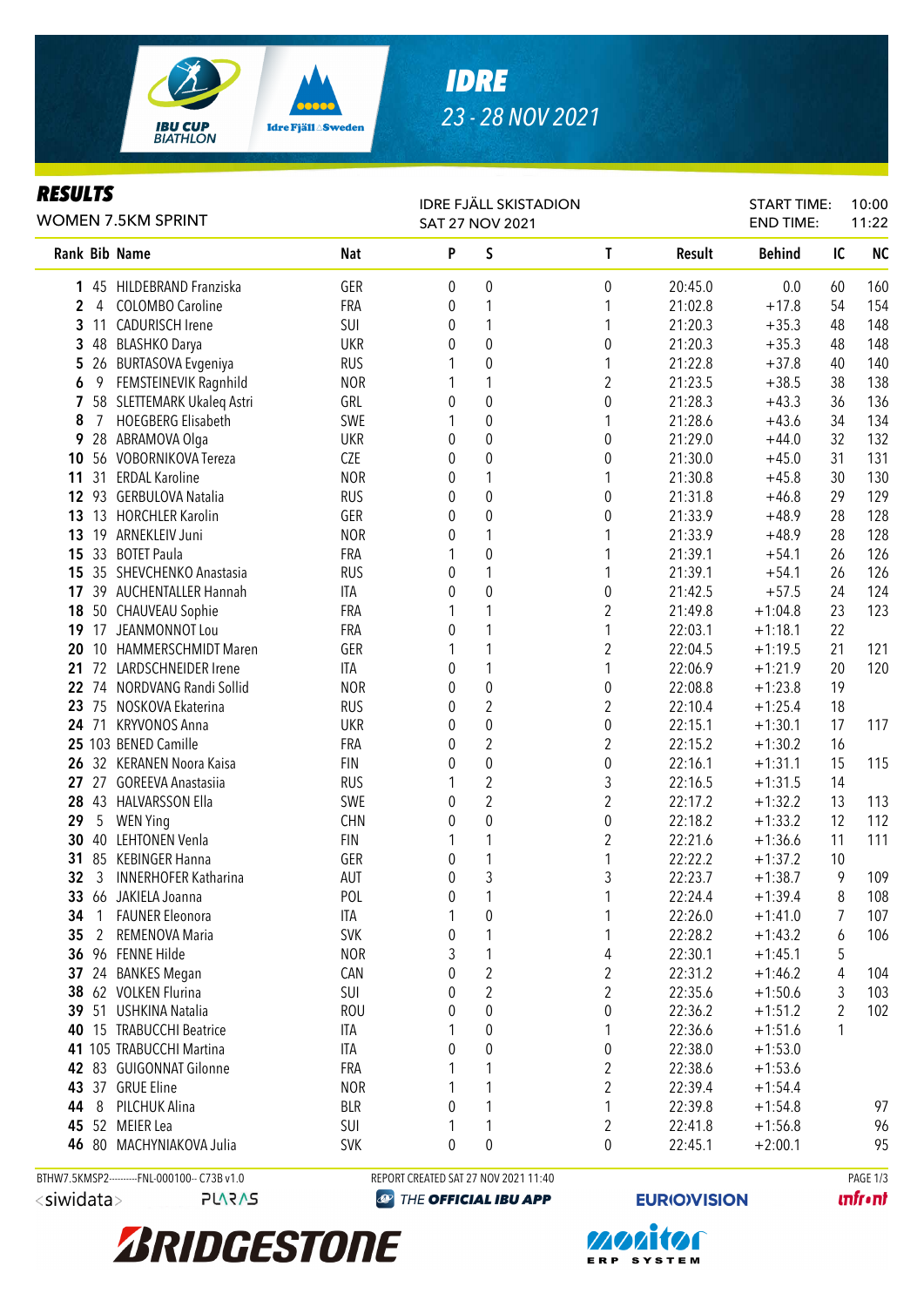

# *IDRE 23 - 28 NOV 2021*

#### *RESULTS*

| nljvli j<br><b>WOMEN 7.5KM SPRINT</b>       |            | <b>IDRE FJÄLL SKISTADION</b><br><b>SAT 27 NOV 2021</b> |                                      |                         |         | <b>START TIME:</b><br><b>END TIME:</b> | 10:00<br>11:22  |
|---------------------------------------------|------------|--------------------------------------------------------|--------------------------------------|-------------------------|---------|----------------------------------------|-----------------|
| Rank Bib Name                               | Nat        | P                                                      | S                                    | $\mathsf{T}$            | Result  | <b>Behind</b>                          | <b>NC</b><br>IC |
| 47 78 KARNITSKAYA Natallia                  | <b>BLR</b> | 0                                                      | 0                                    | 0                       | 22:45.9 | $+2:00.9$                              | 94              |
| 48 23 ANDERSSON Ingela                      | SWE        | 1                                                      | $\mathfrak{Z}$                       | 4                       | 22:51.8 | $+2:06.8$                              | 93              |
| 49 25 AKHATOVA Lyudmila                     | KAZ        | 1                                                      | $\boldsymbol{0}$                     | 1                       | 22:54.8 | $+2:09.8$                              | 92              |
| 50 41 BIELKINA Nadiia                       | <b>UKR</b> | 2                                                      | $\boldsymbol{0}$                     | 2                       | 22:55.7 | $+2:10.7$                              |                 |
| 51 47 STEINER Tamara                        | AUT        | 0                                                      | $\overline{c}$                       | $\overline{2}$          | 22:55.8 | $+2:10.8$                              | 90              |
| 52 57 KAVALEUSKAYA Yuliya                   | <b>BLR</b> | $\pmb{0}$                                              | $\overline{2}$                       | $\overline{\mathbf{c}}$ | 22:56.0 | $+2:11.0$                              | 89              |
| 53 29 NILSSON Emma                          | SWE        | $\overline{2}$                                         | $\overline{2}$                       | 4                       | 22:57.4 | $+2:12.4$                              |                 |
| 54 34 ZBYLUT Kinga                          | POL        | 1                                                      | $\overline{2}$                       | $\sqrt{3}$              | 23:04.4 | $+2:19.4$                              | 87              |
| 55 107 MEINEN Susanna                       | SUI        | 1                                                      | $\sqrt{2}$                           | 3                       | 23:09.4 | $+2:24.4$                              |                 |
| 56 12 WIESENSARTER Marion                   | GER        | 3                                                      | $\pmb{0}$                            | 3                       | 23:10.2 | $+2:25.2$                              |                 |
| 57 14 DICKINSON Kelsey Joan                 | <b>USA</b> | 1                                                      | $\mathbf{1}$                         | $\overline{c}$          | 23:16.3 | $+2:31.3$                              | 84              |
| 58 100 RASSKAZOVA Anastasiia                | <b>UKR</b> | 0                                                      | $\boldsymbol{0}$                     | $\pmb{0}$               | 23:16.9 | $+2:31.9$                              |                 |
| 59 73 LEVINS Chloe                          | <b>USA</b> | 0                                                      | $\boldsymbol{0}$                     | 0                       | 23:18.5 | $+2:33.5$                              | 82              |
| 60 82 Ll Haorong                            | <b>CHN</b> | 0                                                      | $\overline{c}$                       | $\overline{2}$          | 23:19.2 | $+2:34.2$                              | 81              |
| 53 GWIZDON Magdalena<br>61                  | POL        | 0                                                      | $\overline{2}$                       | $\overline{2}$          | 23:20.1 | $+2:35.1$                              | 80              |
| 62 101 MACHYNIAKOVA Veronika                | <b>SVK</b> | 0                                                      | $\mathbf 0$                          | $\pmb{0}$               | 23:23.4 | $+2:38.4$                              | 79              |
| 63 99 KUUTTINEN Heidi                       | <b>FIN</b> | 0                                                      | 1                                    | 1                       | 23:25.6 | $+2:40.6$                              | 78              |
| 64 97 TOMASZEWSKA Natalia                   | POL        | 1                                                      | 1                                    | 2                       | 23:28.2 | $+2:43.2$                              |                 |
| 65 44 SHERRINGTON Jenna                     | CAN        |                                                        | $\boldsymbol{0}$                     | 1                       | 23:29.1 | $+2:44.1$                              | 76              |
| 66 106 SKALE Bente                          | SWE        |                                                        | 1                                    | 2                       | 23:29.3 | $+2:44.3$                              |                 |
| 67 16 TEPLA Eliska                          | CZE        | 0                                                      | 3                                    | 3                       | 23:34.0 | $+2:49.0$                              | 74              |
| DE MAEYER Rieke<br>68<br>6                  | BEL        | 0                                                      | $\pmb{0}$                            | 0                       | 23:36.2 | $+2:51.2$                              | 73              |
| 69 21 GHILENKO Alla                         | <b>MDA</b> | 1                                                      | $\sqrt{2}$                           | 3                       | 23:38.8 | $+2:53.8$                              | 72              |
| 59 GANDLER Anna<br>70                       | AUT        | 0                                                      | 3                                    | 3                       | 23:41.2 | $+2:56.2$                              | 71              |
| 91 MARTON Eniko<br>71                       | <b>ROU</b> | 1                                                      | $\sqrt{2}$                           | 3                       | 23:45.3 | $+3:00.3$                              | 70              |
| 72 88 COTRUS Ana Larisa                     | <b>ROU</b> | 3                                                      | $\pmb{0}$                            | $\sqrt{3}$              | 23:52.7 | $+3:07.7$                              | 69              |
| 73 55 REMENOVA Zuzana                       | <b>SVK</b> | 1                                                      | $\boldsymbol{2}$                     | 3                       | 23:56.0 | $+3:11.0$                              |                 |
| 74 104 JANDOVA Tereza                       | CZE        | 0                                                      | $\mathbf{1}$                         | 1                       | 23:56.5 | $+3:11.5$                              | 67              |
| 75 86 ENKHBAYAR Ariuntungalag               | MGL        | 1                                                      | $\boldsymbol{0}$                     | 1                       | 24:08.1 | $+3:23.1$                              | 66              |
| 76 69 LEJSEK Klara                          | <b>CZE</b> | 0                                                      | $\sqrt{3}$                           | $\sqrt{3}$              | 24:10.1 | $+3:25.1$                              |                 |
| 77 49 KO Eunjung                            | <b>KOR</b> | 1                                                      | $\sqrt{2}$                           | $\sqrt{3}$              | 24:13.0 | $+3:28.0$                              | 64              |
| 78 30 MEZDREA Andreea                       | <b>ROU</b> | 1                                                      | $\overline{2}$                       | $\mathfrak{Z}$          | 24:16.7 | $+3:31.7$                              |                 |
| 79 111 SEPANDJ Darya                        | CAN        |                                                        | 3                                    | 4                       | 24:21.2 | $+3:36.2$                              | 62              |
| 80 18 GOLUBEVA Inese                        | LAT        | 0                                                      | 0                                    | 0                       | 24:28.2 | $+3:43.2$                              | 61              |
| 36 GROSSMAN Hallie<br>81                    | <b>USA</b> | 1                                                      | 3                                    | 4                       | 24:32.3 | $+3:47.3$                              | 59              |
| 82 110 SPARK Lisa Maria                     | GER        | $\overline{2}$                                         | $\mathfrak{Z}$                       | 5                       | 24:33.0 | $+3:48.0$                              |                 |
| 83 84 GOWLING Gillian                       | CAN        | 0                                                      | $\overline{2}$                       | $\overline{\mathbf{c}}$ | 24:33.5 | $+3:48.5$                              |                 |
| 84<br>20 TANAKA Kirari                      | <b>JPN</b> | 2                                                      | 1                                    | 3                       | 24:35.7 | $+3:50.7$                              | 53              |
| 68 LIND Annie<br>85                         | SWE        | 5                                                      | 1                                    | 6                       | 24:37.8 | $+3:52.8$                              |                 |
| 86 46 FUKUDA Hikaru                         | <b>JPN</b> |                                                        | $\overline{c}$                       | 3                       | 24:52.0 | $+4:07.0$                              | 49              |
| 87 95 TUMUR Ariunbold                       | MGL        | 0                                                      | 1                                    | 1                       | 24:54.0 | $+4:09.0$                              | 47              |
| 88 67 DURLANIK Zeynep Elif                  | <b>TUR</b> |                                                        | 0                                    | 1                       | 24:55.8 | $+4:10.8$                              | 45              |
| 89 42 VOZELJ Tais                           | SLO        |                                                        | $\overline{2}$                       | 3                       | 24:59.6 | $+4:14.6$                              | 43              |
| 38 COLEBOURN Jillian Wei-Lin<br>90          | AUS        | 1                                                      | $\overline{2}$                       | 3                       | 25:07.8 | $+4:22.8$                              | 41              |
| 90 PIVOVAROVA Nadezhda<br>91                | KAZ        | 1                                                      | 1                                    | 2                       | 25:33.6 | $+4:48.6$                              | 39              |
| 92 63 ABE Mariya                            | <b>KOR</b> | 2                                                      | $\overline{2}$                       | 4                       | 25:42.2 | $+4:57.2$                              | 37              |
| BTHW7.5KMSP2---------FNL-000100-- C73B v1.0 |            |                                                        | REPORT CREATED SAT 27 NOV 2021 11:40 |                         |         |                                        | PAGE 2/3        |
| <siwidata><br/><b>PLARAS</b></siwidata>     |            |                                                        | <b>@ THE OFFICIAL IBU APP</b>        | <b>EURIO)VISION</b>     |         |                                        | <b>unfr</b> •nt |